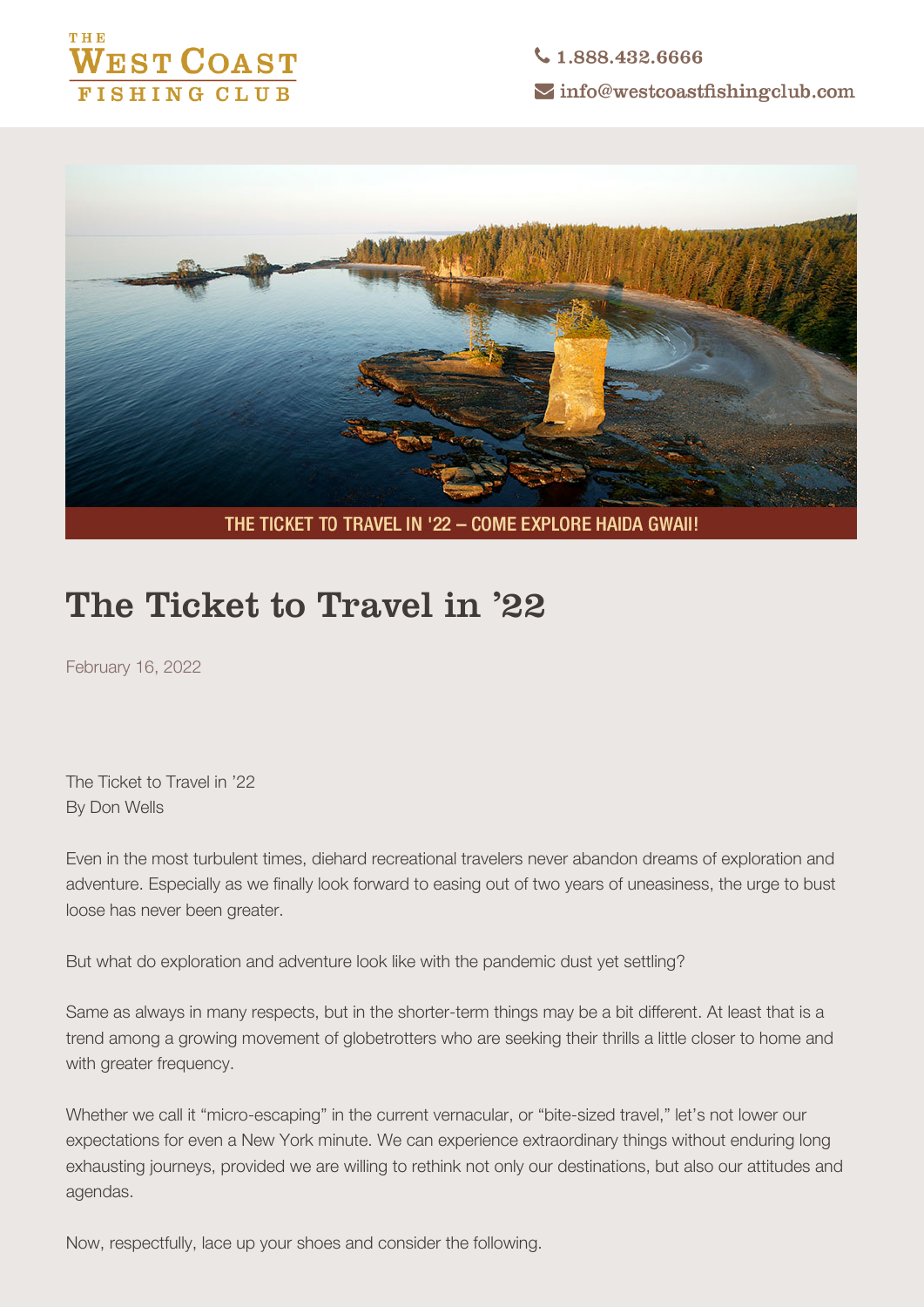#### **The North America Advantage**

It's big – really big. Vast regions are uncrowded, with a population density a fraction of most other regions of the world. It's also geographically and culturally diverse, and it's impossible to explore all of it, even with the help of reincarnation. Its countryside and seashores cover every description, and it is home to many of the world's most famous destination cities. It is also extraordinarily rich in its range of outdoor pursuits. And it requires no transoceanic travel. Chances are there are things you've never seen, but always wanted to, just a short distance from wherever you live.



#### **The Natural World**

You haven't lived until you've really gotten lost. More specifically, it is not until you have drawn breath in an untouched wilderness that you are finally able to realize how important it was that you came. Not to take anything away from the human-made wonders of the world, but when it comes to slack-jawed awesomeness, Mother Nature wins hands-down every time. With just 37 million inhabitants occupying over six per cent of the world's total area, Canada has more choices for soul-searching solitude than anywhere in the world. There is also the added benefit that your phone won't work out there, allowing you a therapeutic opportunity to completely escape and connect directly with those you are with, maybe even yourself.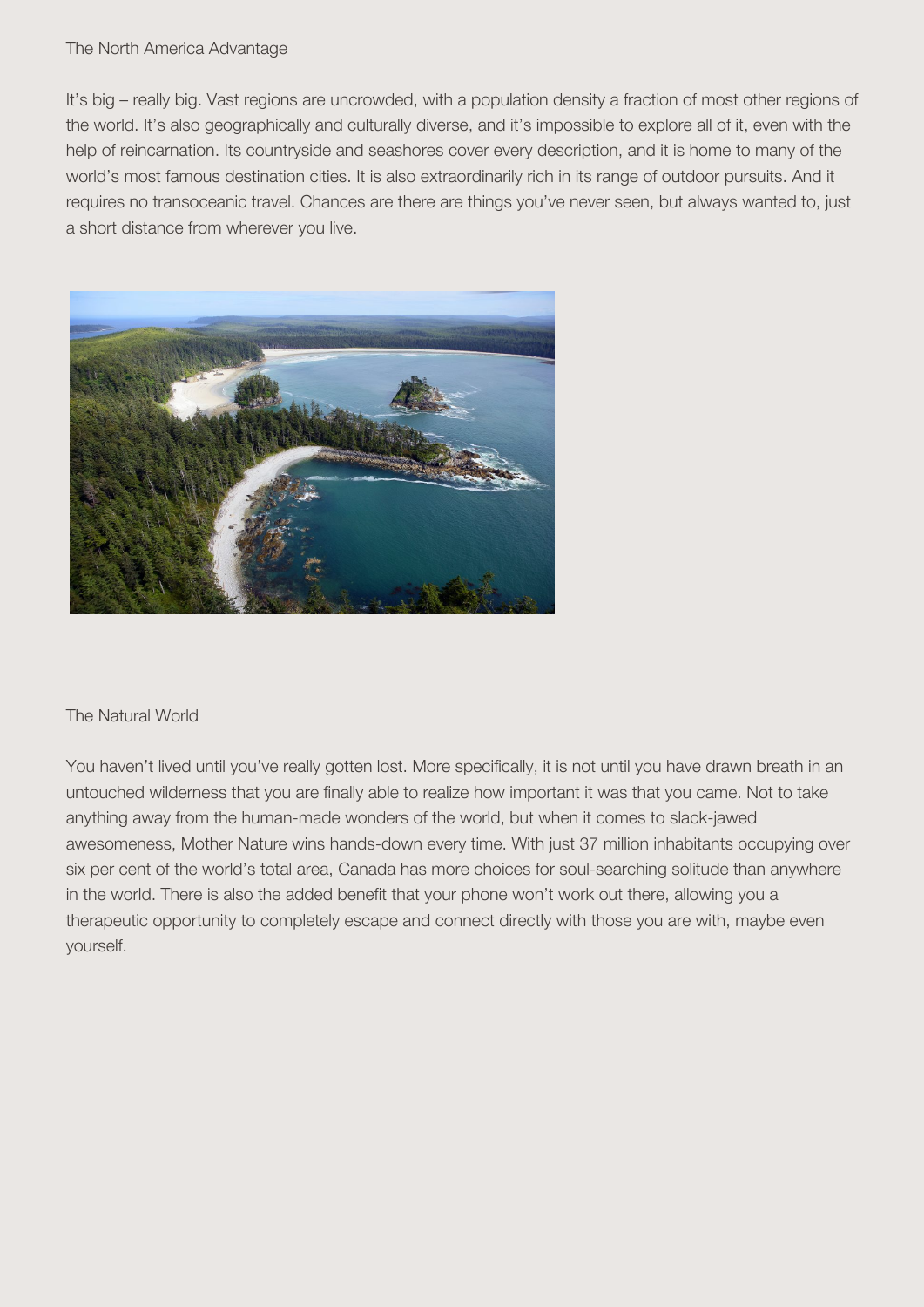

#### **Slow Your Roll**

Ever come home from a lengthy and memorable bucket list trip only to collapse in utter exhaustion? Usually it's well worth it, but does it always have to be that way? Always, always, always? Or maybe there is equal fulfillment in exploring a much smaller radius of space and time, and in a more restful manner. Europeans, I have noticed, are particularly good at it, moving about less distantly and frantically, lingering longer over meals and celebrating the all-but-lost art of conversation. It's something we all need to do more often. Walk slowly. Gaze longer. Hang around a bit. Chat with new friends. Try to identify that amazing aroma. Have another glass of wine. See? Doesn't that feel good?



#### **Banish Care**

This is the subtle skill of not giving a rip about anything. Its not as tricky as you may think, and it's best achieved by going to a soothing place and allowing skilled people to cater to your comfort in every waking and non-waking moment. There is no harm in a little guilty pleasure. Besides, life in a busy and complex